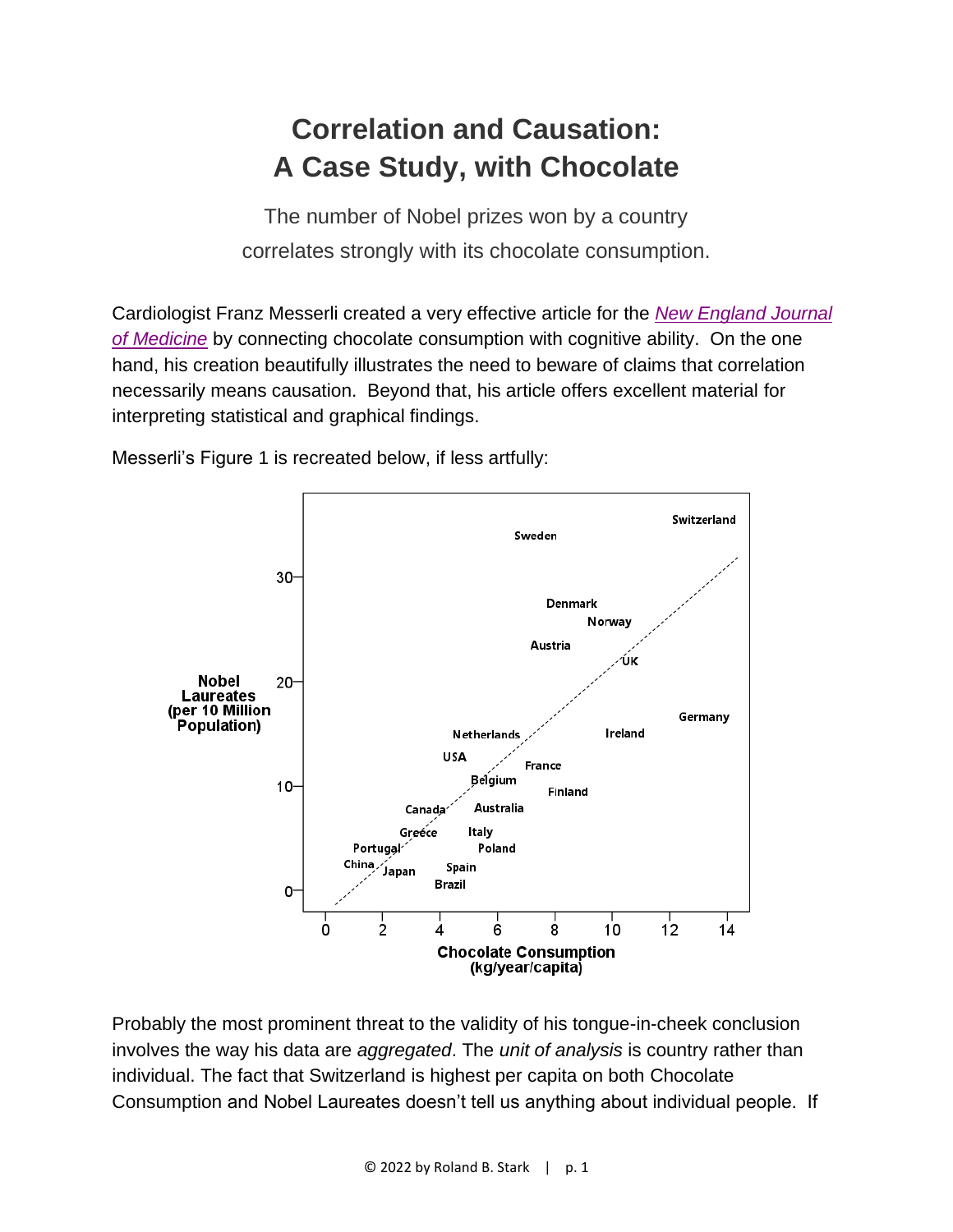one Swiss citizen devours more chocolate than another, does he or she have a better chance of winning the Nobel? We have no data on that.

Further, at the country level, there might be all sorts of factors that affect a nation's position in this scatterplot. Such factors that could be determining that country's level on both of the charted variables. Since "chocolate" and "Nobel" would now be seen as effects rather than causes, any causal link between them would seem less likely.

Suppose that for this topic we took country-level statistics seriously. The overall correlation coefficient *r* between the two variables is 0.77. But since we have the benefit of the scatterplot, we can see much more. At left, when Chocolate Consumption is below 6 kg/year, *r* is quite strong at about 0.8. For the right-hand portion of the plot, *r* is 0.2. It wouldn't be very accurate to cite only the overall result when the nature of the relationship is so sharply divergent for different subsets of countries.

Let's think further about the nature of the sample. It includes only those 23 countries that had any Nobel winners through 2012. Thus *r* may be distorted by *restriction of range*. It's useful to imagine what the plot would look like if all 200-odd countries were included. Most of them, with a Nobel figure of 0, would be concentrated at the very bottom of the chart. In fact, with mostly zeroes, the Nobel variable would have a drastically *non-normal* or *zero-inflated* distribution, making it less amenable to analysis via correlation at all. This might call for a *nonparametric* method to assess any relationship with another variable.